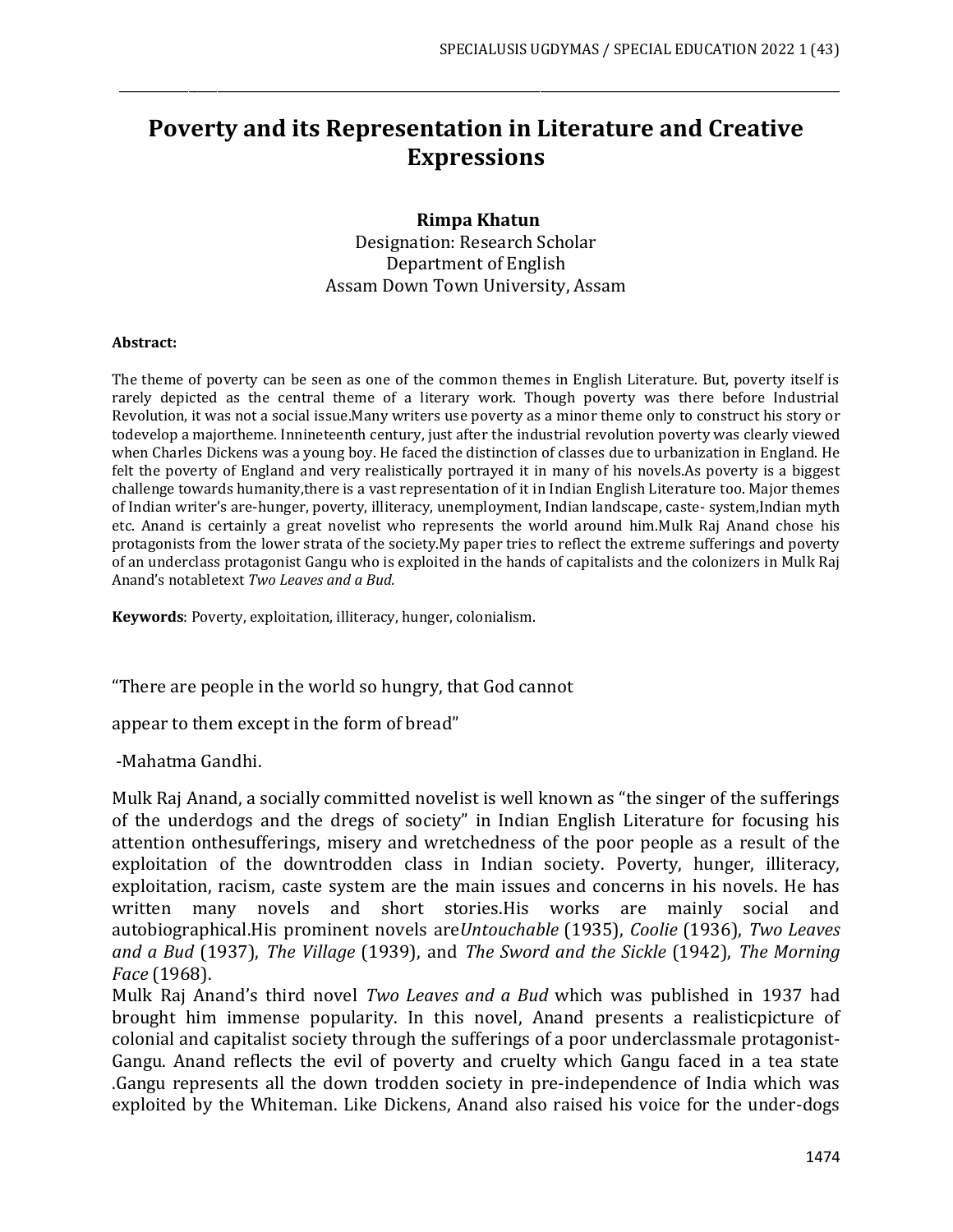and wrote about the social evils and poverty which were prevelant in the colonial India. Mulk Raj Anandchose his protagonists from the lower strata of the society, such as- in his novel *Untouchable* (1935) where the protagonist is a sweeper (Bakha) who hates his untouchable status and poverty. *Coolie* (1936) is the story of Munno an orphan boy who struggles for his livelihood and suffers the communal frame of the Indian society.The original pre-Independence Indian scenerio has been portrayed in his novels.

\_\_\_\_\_\_\_\_\_\_\_\_\_\_\_\_\_\_\_\_\_\_\_\_\_\_\_\_\_\_\_\_\_\_\_\_\_\_\_\_\_\_\_\_\_\_\_\_\_\_\_\_\_\_\_\_\_\_\_\_\_\_\_\_\_\_\_\_\_\_\_\_\_\_\_\_\_\_\_\_\_\_\_\_\_\_\_\_\_\_\_\_\_\_\_\_\_\_\_\_\_\_\_\_\_\_\_\_\_\_\_\_\_\_\_\_\_\_\_\_\_\_\_\_\_

In *Two Leaves and a Bud*, Anand describes the extreme poverty and misery of Gangu , the poor Punjabi peasant who becomes a prey both to the hands of Indian money-lenders and the British tea planters. Gangu loses his paternal land and is compelled to indenture himself along with his family as labourers in The Macpherson Tea Estate in the vallay of Assam which is owned by the British colonisers.The misery of Gangu has begun without his knowledge of it when his paternal land is usurped by Seth Badri Das, towards the interest for the land mortgaged by his brothers.Hence, Gangu becomes one of the victims of economic exploitation of the money lenders of India.Under such situation, Gangu is easily trapped by SardarButa, the recruiting agent of Macpherson Tea Estate, by false promises that he would get a piece of land without any kind of charges. Thus, Gangu could not resist the offer.It is his desire for a better life that Gangu and his family indenture themselves as laborers in the tea plantation.But their hopes have not last long when they physically reach the plantation. In the Tea Estate, after working a whole day,the amount given to Gangu's family is less then eight annas. This earning reminds him that in his village he alone used to earn eight annas. This makes him sad with the thought what a liar Buta has been in all his talk about high wages, about the free gift of land and so on. Poverty is a major social challenge which leads to the suffering of poor people like Gangu. Gangu realizes that he has entered a prison without walls. By referring the tea plantation as a jail, Narain(the neighbor of Gangu ) said to Gangu:

This prison has no bars, but it is nevertheless an unbreakable jail.

(Anand: 88)

The workers do not have any kind of liberty in their life at the tea-estate. They are just slaves. The houses in which they live are not comfortable for living. They were trapped and brought here. They came with lotsof hope of getting something for their survival. But, they are paid low wages. There are many Indian supervisors to supervise their work and watchmen who always care so that no one laborer can escape from the tea estate. One of the workers tells Gangu that he is working in the tea plantation for last twelve years during which he is not allowed to see his relatives. Like innumerable laborers, Gangualso becomes a victim of capitalism.They live in unhygienic conditions and are undernourished. They drink polluted water. Gangu and his wife Sajani suffer from malaria and the latter dies of it. Disease and poverty are not the only difficulties of the laborers, but also Reggie Hunt's lust for the women is another big challenge for working women and their family. Later, Gangu has loses his life at the hands of lecherous Reggie Hunt while he tries to save his daughter's modesty.

*Two Leaves and a Bud* is inspired by Anand's personal experience and obseration during his stay near a plantation in Assam.Being a social realist,Anand wants to visualize the extreme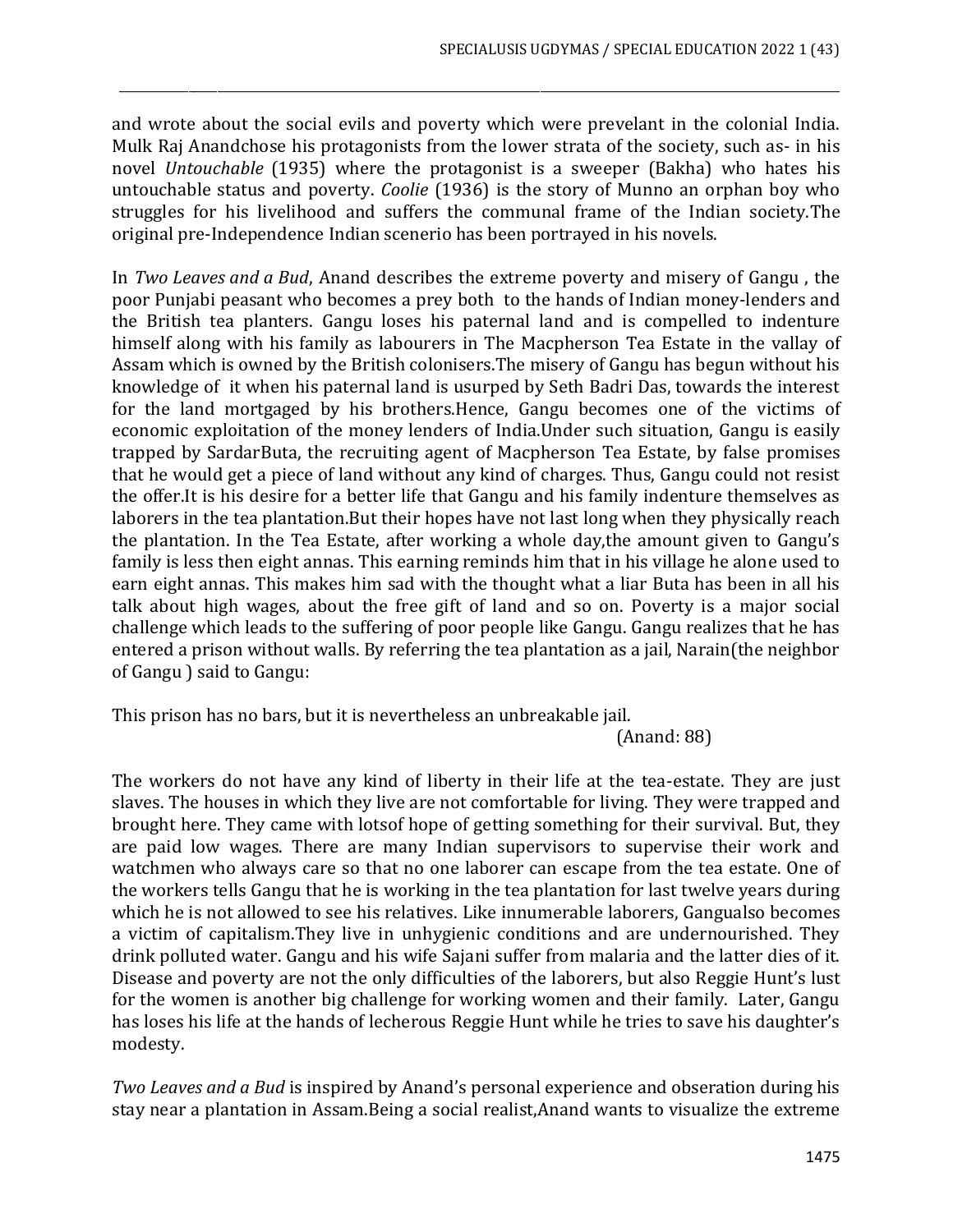poverty and exploitation of indentured laborers by the White planters in India through his protagonist Gangu. Anand's ultimate purpose is to expose social evils and tryto uplift the level of working class. Anand's representation of social evil and the helplessness of the tea workers become luminous in the novel by the efforts of Gangu to borrow money for Sajani's funeral. He is isolated because of the cause of Sajani's death. He has to cremate his wife's body alone which adds more misery. He is so poor that he doesn't has any money to dispose the body. Thus, he has to manage the money under any circumstances. He proceeds to Croft Cooke's bungalow with the hope of some help. The gate keeper of the bungalow demands a tip. Gangu promises to pay him later as he has no money at all. Then, Gangu proceeds toBabuSashiBushan and pleads before him to show some mercy, but he doesn't and rather reminds Gangu about the commission due from him for having recruited him.It is a very shameful act that an Indian clerk is expecting commission from that person who is already in such a condition. But Gangu says to him:

\_\_\_\_\_\_\_\_\_\_\_\_\_\_\_\_\_\_\_\_\_\_\_\_\_\_\_\_\_\_\_\_\_\_\_\_\_\_\_\_\_\_\_\_\_\_\_\_\_\_\_\_\_\_\_\_\_\_\_\_\_\_\_\_\_\_\_\_\_\_\_\_\_\_\_\_\_\_\_\_\_\_\_\_\_\_\_\_\_\_\_\_\_\_\_\_\_\_\_\_\_\_\_\_\_\_\_\_\_\_\_\_\_\_\_\_\_\_\_\_\_\_\_\_\_

Babuji, I promise to give you some of the money which the sahib may give me if you talk to him in *angrezi*and get me the loan I want…..My wife died last night. And I have been ill. Take pity on me.

(Anand: 112- 113)

And at this, Mr. Cooke merges and Gangu begs a loan of twenty rupees for the funeral expenses. On recalling the cause of Sajani's death, Cooke orders the chaprasi to throw Gangu out at once. Gangu next approaches SarderButa and the later advises him to borrow money from a bania.The melodrama depicts the utterly depraved state of the tea workers. Here, Anand describes the social and economical conditions of the laborers in Tea Plantation. This is far away place where the Britishers exploit Indian workers without mercy on them. Gangu is the representation of all exploited workers. All kinds of humiliation have been imposed upon the poverty stricken laborers. For them, the Indian labourers are subhuman creatures who will survive even if their barest necessities are not fulfilled.

Superstition is one of the big threats to the uneducated, poor people of India which could be seen in this novel. After receiving such an insult at the hands of the chaprasi, the Babu and the Sahib, Gangu thinks that it is the result of his past misdeeds. During British Raj, the Indian poor people were brutally exploited. They were treated as non-human. They didn't have any fundamental rights. And this was the cause of their suffering. Even they could not raise their voice against their exploitation because they were not aware of it as they were not literate and due to poverty, they had to work hard and hard for their living..As they are illiterate, immature, they don't have any courage to accept new ideals, or protest against them.Therefore, the exploiters easily get the chance to deceive them.Gangu knows that he is earning less in Assam than he used to earn at his village-Hoshiarpur in Punjab but he does not raise his voice towards Buta for those rich promises that the latter had made and like his fellow coolies, he accepts his fate and has contrieved his mind to suffer by the hands of their masters. However, another incidents of superstition is *seen* when a sudden burst of monsoon showers destroy Gangu's crops that were ready for harvest , Gangu consoles himself by thinking that this natural calamity is caused by God to save him from a major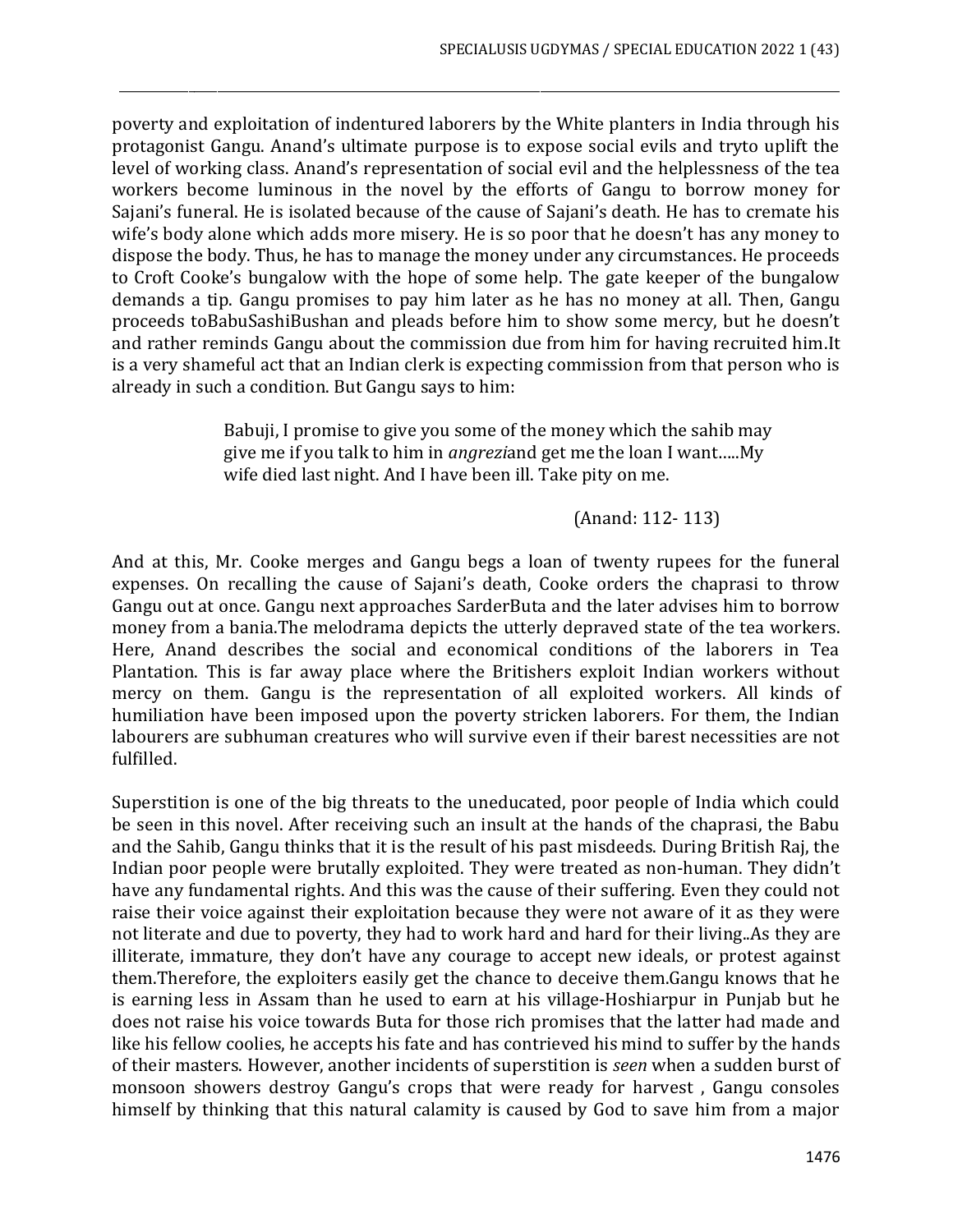disaster. However, a worse calamity befalls him soon; he is shot by Reggie Hunt. Superstition would be removed from society only through the medium of education which India lacks mostly in Pre-Independence era.

\_\_\_\_\_\_\_\_\_\_\_\_\_\_\_\_\_\_\_\_\_\_\_\_\_\_\_\_\_\_\_\_\_\_\_\_\_\_\_\_\_\_\_\_\_\_\_\_\_\_\_\_\_\_\_\_\_\_\_\_\_\_\_\_\_\_\_\_\_\_\_\_\_\_\_\_\_\_\_\_\_\_\_\_\_\_\_\_\_\_\_\_\_\_\_\_\_\_\_\_\_\_\_\_\_\_\_\_\_\_\_\_\_\_\_\_\_\_\_\_\_\_\_\_\_

In the novel, Dr. John de la Harve becomes the mouthpiece of Anand, who shows his sympathies for the exploited laborers.The author's autobiographical elements can be seen in this novel. His sympathy for poor people is depicted through Dr. Harve.Dr. Harve has given up his Imperial Service andhas come to Assam tea-plantations with a mission to serve the poor andthe needy. Like Anand, he believes that every people have their own rights irrespective of their class, caste and creed. Everyone has equal rights for their living. Though Harve tries his best to remove poverty from the tea plantation but he has failed. The truth of the living condition of the labourers in theplantation is very panic. They even don't get proper food, medicine and shelter. The tragic picture of the labourersexploited by the Britishers painted perfectly with real colour. On the otherhand, they had the impression that Indian labourers were lazy, liars andsub-human creatures.They don't have any happiness, enjoyment in the green world. The White men use the needy labourers just as machines. They have to work and work and nothing else.

Anand's*Two Leaves and a Bud* is the result of his first handknowledge of the living condition of the labourers. His humanitarianprotest and his desire to uplift the life of downtrodden from theirdegradation was the only goal of Anand. This novel is a record of his concern for the oppressed coolies.This novel presents the pathetic life of the coolies of Assam Tea Estates.The events in the novel are narrated in a well structured manner. Anand inaugurated a new era in the indo-Anglican literature bychoosing to depict the pathetic light of the poor and underdogs. Gangu is the representation of the whole exploited Indian labourers of the tea plantation who become the victim at the hands of the Capitalists as well as the Colonisers.Their life isa tale of continuous suffering and struggle with no end in sight.

## **References**

- 1. Anand, Mulk Raj. *Two Leaves and a Bud*, New Delhi, Arnold-Heinemann, 1983.
- 2. Harrex, H.C. *The Fire and the Offering: The English Language Novel of India*.
- 3. Calcutta: Writers Workshop, 1977.
- 4. Paul, Premila. *The Novel of Mulk Raj Anand: A Thematic Study*, Delhi:SterlingPublication,1978.
- 5. Iyengar, SrinivasaK.R*..Indian Writing in English.*Bombay: Asia Publishing House, 1973.
- 6. Abrams, M. H. *A Handbook of Literary Terms*, New Delhi, 2009.
- 7. Barbaruah, FatehaHaque.Ed Two Leaves and a Bud, Aditya Book Distributor, Guwahati, 2010
- 8. Anand, Mulk Raj. Untouchable, India: Penguin Books, 2001. Print.
- 9. Drewery, Emmanuel C., and Presy A. Antonio. "Social Functioning Of Impoverished Families InOlongapo City, Philippines: Basis For Localized Poverty Alleviation Intervention."International Journal of Humanities and Social Sciences (IJHSS) 7.5 (2018):27-38